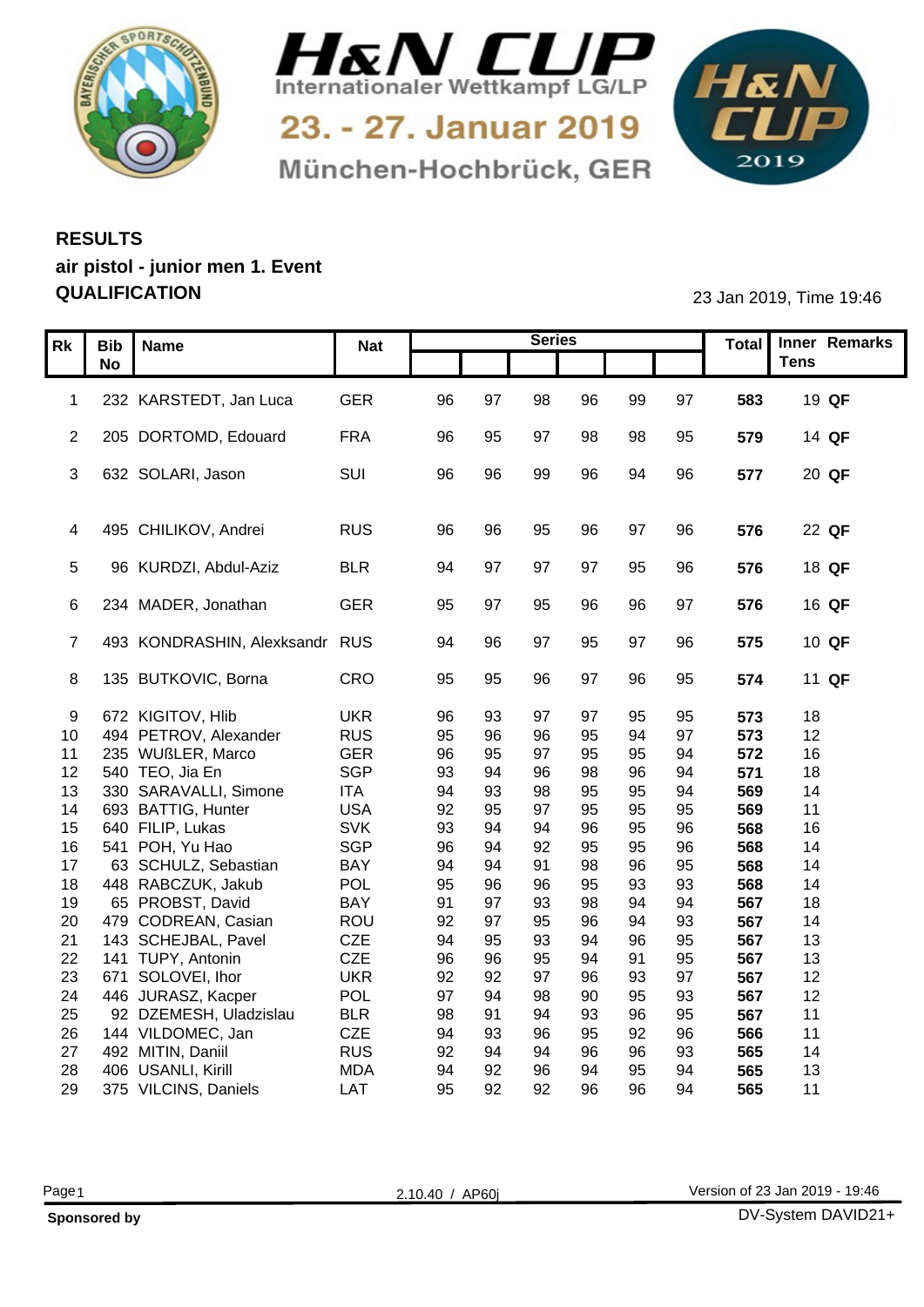



München-Hochbrück, GER

1&N 

## **RESULTS air pistol - junior men 1. Event QUALIFICATION** 23 Jan 2019, Time 19:46

|                 | Rk   Bib   Name                  | Nat        |    |           | <b>Series</b>   |                |    |     | Total Inner Remarks |
|-----------------|----------------------------------|------------|----|-----------|-----------------|----------------|----|-----|---------------------|
|                 | <b>No</b>                        |            |    |           |                 |                |    |     | <b>Tens</b>         |
|                 |                                  |            |    |           |                 |                |    |     |                     |
|                 | 30 571 SLAK, Amadej              | <b>SLO</b> | 94 | 89        | 98<br>95        | 93             | 95 | 564 | 16                  |
|                 | 31 370 KATO, Shungo              | <b>JPN</b> | 95 |           | 91              |                | 94 | 564 | 11                  |
| 32 <sub>2</sub> | 213 MOSULISHVILI, Kako           | GEO        | 98 | 92        | 94              | 93             | 92 | 563 | 14                  |
| 33              | 429 EKNES, Erik                  | <b>NOR</b> | 92 |           | 94<br>96        | 95             | 92 | 563 | 12                  |
| 34              | 86 LAMASHEVICH, Yauheni          | <b>BLR</b> | 97 | 93        | 97<br>٩         | 95             | 89 | 562 | 11                  |
|                 | 35 328 MALDINI, Federico         | <b>ITA</b> | 91 | 95        | 95              | 96             | 91 | 562 | 10 <sup>1</sup>     |
| 36              | 97 OGANEZOV, Vladislav           | <b>BLR</b> | 92 | 92        | 97<br>93        | 92             | 94 | 560 | 11                  |
| 37              | 269 NAGY, Balint                 | <b>HUN</b> | 94 | 93        | 92<br>93        |                | 92 | 560 | 10                  |
| 38              | 329 MORASSUT, Andrea             | <b>ITA</b> | 92 | 92        | 92<br>95        | 96             | 93 | 560 | - 7                 |
|                 | 39 233 KORN, Sören               | <b>GER</b> | 95 | 92        | 95<br>٩4        | Q <sub>1</sub> | 92 | 559 | 15                  |
|                 | 40 372 ZORGE, Rihards            | LAT        | 93 |           | 94<br>93        | 92             | 96 | 559 | 13 <sup>°</sup>     |
| 41              | 327 LAMBOGLIA, Gabriele          | <b>ITA</b> | 90 | -93       | ۹۷              | 92             | 96 | 559 | <b>Q</b>            |
|                 | 42 449 ROSA, Jakub               | POL        | 95 | 90        | 95<br>93        | Q <sub>2</sub> | 94 | 559 | <b>Q</b>            |
| 43              | 299 CHAUDHARY, Milan             | <b>IND</b> | 89 | 92        | 97<br>92        | 94             | 94 | 558 | 12                  |
| 44              | 268 ISZPRAVNIK, Peter            | <b>HUN</b> | 89 |           | 94<br>97        | Q <sub>1</sub> | 93 | 558 | 12 <sup>12</sup>    |
|                 | 45 373 ERBS, Ernests             | LAT        | 93 |           | 93<br>94        | 92             | 95 | 558 | 10 <sup>°</sup>     |
| 46              | 592 TODOROVIC, Stefan            | <b>SRB</b> | 89 | -93       | 93              | 92             | 94 | 555 | 11                  |
| 47              | 447 PIWOWARSKI, Tomasz           | POL        | 87 | 95        | 95<br>93        | 92             | 93 | 555 | -8                  |
| 48              | 13 GRANDITS, Michael             | AUT        | 91 |           | 95<br>89        | 93             | 95 | 554 | 14                  |
| 49              | 539 LIM, Yun Ricky               | SGP        | 95 | 90        | 92<br>92        |                | 94 | 554 | 13 <sup>°</sup>     |
| 50              | 266 TAMASI, Peter                | <b>HUN</b> | 93 | 93        | 94<br>93        | 89             | 92 | 554 |                     |
| 51              | 186 SAVOLA, Esa                  | <b>FIN</b> | 94 | 92        | 93<br>93        |                | 91 | 554 |                     |
| 52              | 542 LEE, Yu Bin Ross             | SGP        | 90 | 92        | 93<br>95        | Q <sub>1</sub> | 92 | 553 |                     |
|                 | 53 142 SOCHOR, Jakub             | CZE        | 89 |           | 92              | 90             | 91 | 551 | 10                  |
| 54              | 66 GRUBER, Kilian                | <b>BAY</b> | 92 | 92        | 94              | 94             | 88 | 551 | 10                  |
| 55              | 384 PUCILAUSKAS, Gintautas       | LTU        | 89 | 92        | 90<br>93        |                | 90 | 549 |                     |
| 56              | 631 FLÜTSCH, Nando               | SUI        | 90 |           | 93              |                | 89 | 549 |                     |
| 57              | 383 DZIKUNSKAS, Ugnius           | LTU        | 91 |           | 92              |                | 93 | 548 |                     |
| 58              | 410 VARZARI, Eduard              | <b>MDA</b> | 86 |           | 93              | Q <sub>1</sub> | 89 | 547 |                     |
| 59              | 407 LEONTEAN, Daniel             | <b>MDA</b> | 87 | 8S        | 94<br>92        | 90             | 90 | 542 |                     |
| 60              | 430 HEMBRE, Ludvig               | <b>NOR</b> | 89 | <b>90</b> | 92              | 90             | 90 | 542 |                     |
| 61              | 617 DINUJAYA BANDULASE.          | SRI        | 89 | 92        | 88              |                | 89 | 534 |                     |
| 62              | 570 CELEC, Domen                 | <b>SLO</b> | 92 |           | 88              | 89             | 83 | 531 |                     |
| 63              | 34 GURBANLI, Farid               | <b>AZE</b> | 91 |           | 88              | 86             | 87 | 527 |                     |
| 64              | 312 TRIPOLSKY, Shon              | <b>ISR</b> | 88 | 89        | 81              |                | 92 | 525 |                     |
| 65              | 264 MASTRANTONIS, Panagi         | . GRE      | 90 |           | 83              |                | 88 | 522 |                     |
| 66              | 618 ASHFAK AHAMED, Moha SRI      |            | 80 |           | 86<br><b>90</b> |                | 87 | 516 |                     |
|                 | 67 616 SATHSARA ALOKA, Kariy SRI |            | 87 | 89        | 88<br>88        | 85             | 77 | 514 |                     |